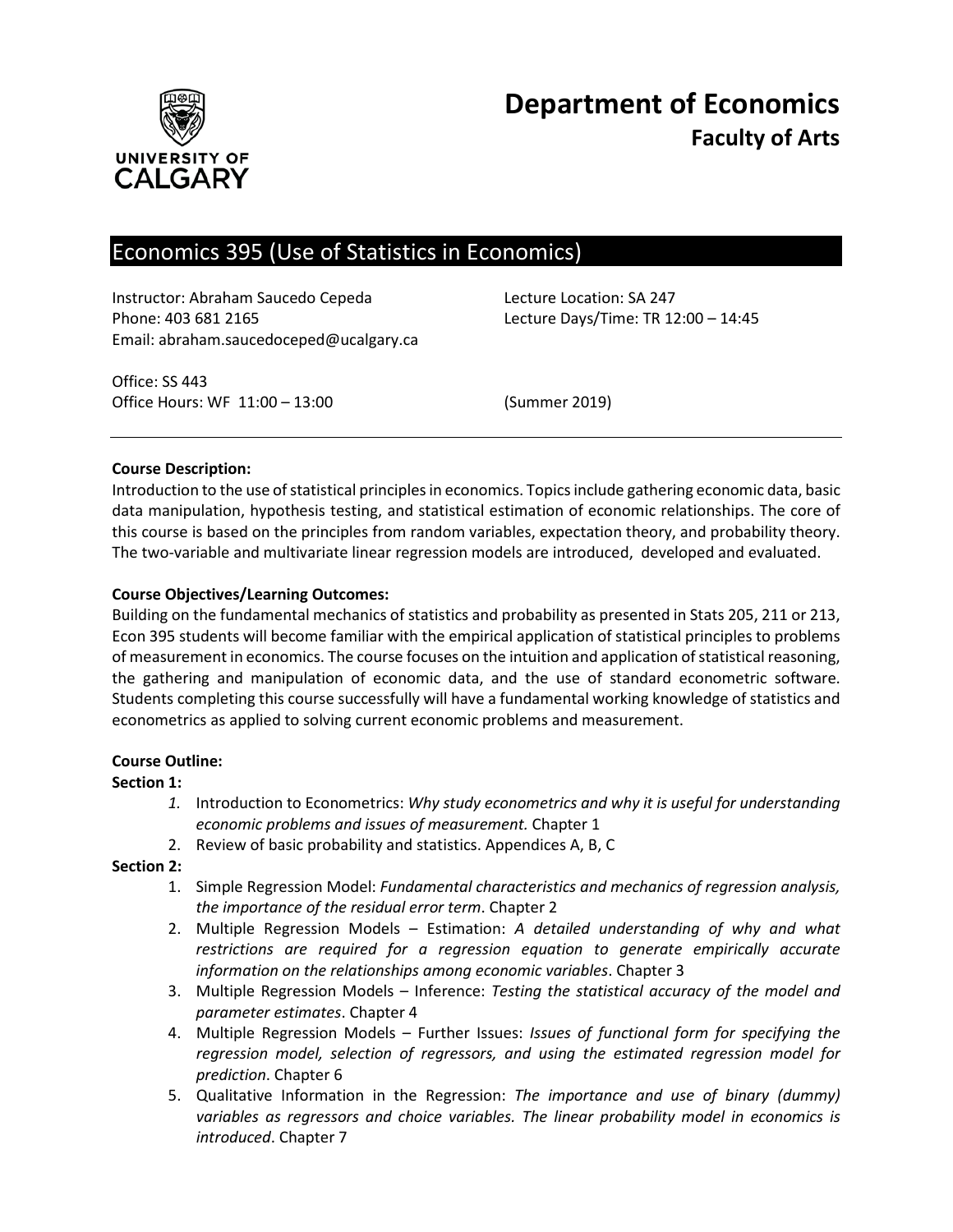### **Section 3:**

- 1. Heteroskedasticity: *The variance of the regression equation and the importance of constant variance (homoscedasticity) in economic inference and model valuation, tests and corrections*. Chapter 8
- 2. Model Specification: *Issues arising in empirical application of regression models, testing functional specification, proxy variables and measurement error*. Chapter 9

**Section 4:** Course Review and Final Exam Preparation

#### **Prerequisites/corequisites:**

Economics 201 and 203 and Statistics 205, 211 or 213

#### **Required Textbook(s):**

Jeffrey M. Wooldridge. 2016. Introductory Econometrics, A Modern Approach. 6<sup>th</sup> Edition, South-Western.

#### **Recommended Textbook(s):**

Hill, Griffith, Lim. Principles of Econometrics, 5<sup>th</sup> Edition. Joshua D. Angrist and Jörn-Steffen Pischke. 2105. Mastering 'Metrics, The Path from Cause to Effect. Princeton University Press.

# **Desire2Learn:**

This course will make use of the Desire2Learn (D2L) platform. Students who are registered in the course can log on a[t http://d2l.ucalgary.ca](http://d2l.ucalgary.ca/) through their student centre. Please note that D2L features a class e-mail list that may be used to distribute course-related information. These e-mails go to your University of Calgary e-mail addresses only.

#### **Grade Determination, Dates and Final Examination Details:**

|                 |                                        | 100% |
|-----------------|----------------------------------------|------|
| Final Exam      | Date to be scheduled by registrar      | 40%  |
| Midterm Exam    | Date: August 1                         | 30%  |
| Assignments (3) | Due dates: July 11, July 25, August 15 | 30%  |

The official grading system will be used. See <http://www.ucalgary.ca/pubs/calendar/current/f-1-1.html>. If a student's letter grade on the final exam exceeds their midterm(s) letter grade, the weight of the midterm(s) is (are) transferred to the final exam. The student must have written the midterm(s) or provided supporting documentation for the absence(s) such as a medical note or statutory declaration.

As per the Writing Across the Curriculum Statement in the Calendar, writing and grading thereof will be a factor in the evaluation of student work.

Any student work which remains undistributed after the last day of classes will be available to students through the instructor's office during the instructor's office hours.

The final examination will be comprehensive, scheduled by the Registrar, held in a classroom, and last 2 hours. If a student cannot write their final exam on the date assigned by the Registrar's Office, they need to apply for a deferred exam [www.ucalgary.ca/registrar/exams/deferred\\_final.](http://www.ucalgary.ca/registrar/exams/deferred_final) Under no circumstance will this be accommodated by the Department.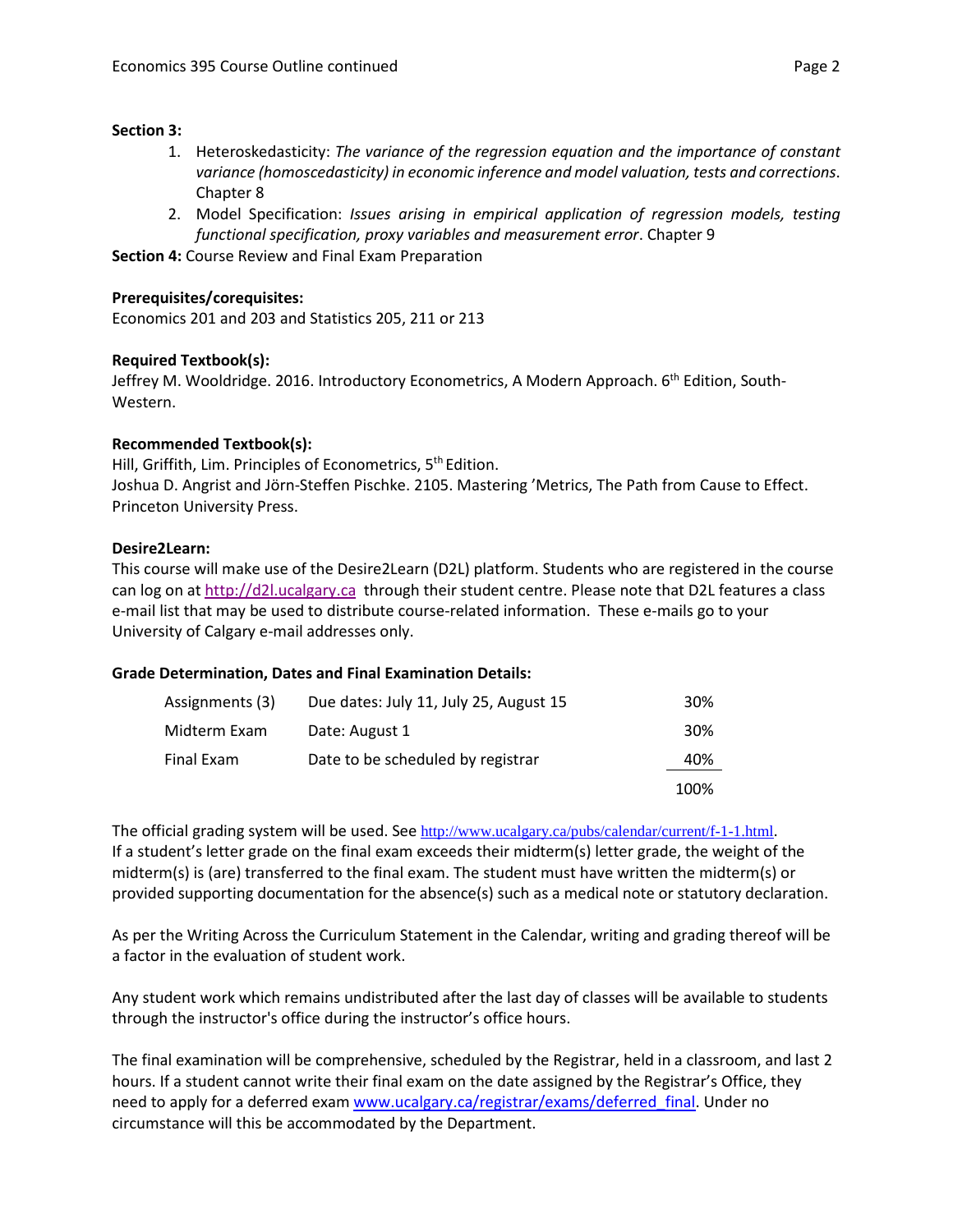Tests and exams WILL NOT involve multiple choice questions. Non-programmable calculators WILL/WILL NOT be allowed during the writing of tests or final examinations.

The exact date for the in-class midterm will be announced at least one week in advance. The midterms will be written during class time. The final exam will be comprehensive, scheduled by the Registrar, held in a classroom, lasting 2 hours.

THERE WILL BE NO MAKEUP OR DEFERRED QUIZZES/TESTS/EXAMS under any circumstances, nor may the quizzes/tests/exams be written early. Students unable to write the quizzes/tests/exams because of documented illness, family emergency, religious observance, or university-sanctioned event will have the weight shifted to the final examination; otherwise a grade of zero will be assigned.

#### **Reappraisal of Grades and Intellectual Honesty:**

*For reappraisal of graded term work, see Calendar I.2* <http://www.ucalgary.ca/pubs/calendar/current/i-2.html>

*For reappraisal of final grade, see Calendar I.3* <http://www.ucalgary.ca/pubs/calendar/current/i-3.html>

*Statement of Intellectual Dishonesty, see Calendar K.4* <http://www.ucalgary.ca/pubs/calendar/current/k-4.html>

*Plagiarism and Other Academic Misconduct, see Calendar K.5* <http://www.ucalgary.ca/pubs/calendar/current/k-5.html>

#### **Academic Accommodations:**

The student accommodation policy can be found at: [ucalgary.ca/access/accommodations/policy.](http://www.ucalgary.ca/access/accommodations/policy)

Students needing an accommodation because of a disability or medical condition should communicate this need to Student Accessibility Services in accordance with the Procedure for Accommodations for Students with Disabilities [ucalgary.ca/policies/files/policies/student-accommodation-policy.](http://www.ucalgary.ca/policies/files/policies/student-accommodation-policy.pdf)

Students needing an Accommodation based on a Protected Ground other than disability should communicate this need, preferably in writing, to the course instructor.

#### **Important Dates:**

Please check:<http://www.ucalgary.ca/pubs/calendar/current/academic-schedule.html>

#### **Student Organizations:**

Faculty of Arts Students' Association (F.A.S.A.): Economics Department Representative Office: SS 803, E-mail: [econrep@fasaucalgary.ca](mailto:econrep@fasaucalgary.ca) and Web[: www.fasaucalgary.ca.](http://www.fasaucalgary.ca/)

#### **Society of Undergraduates in Economics:**

[https://www.ucalgarysue.com/.](https://www.ucalgarysue.com/)

Society of Undergraduates in Economics is a student run organization whose main purpose is to assist undergraduate economics students to succeed both academically and socially at the University of Calgary. Services include access to the exam bank, career events such as Industry Night and information sessions, mentorship programs, and social events for members. They invite you to join by contacting SUE at societyofundergradsineconomics@gmail.com.